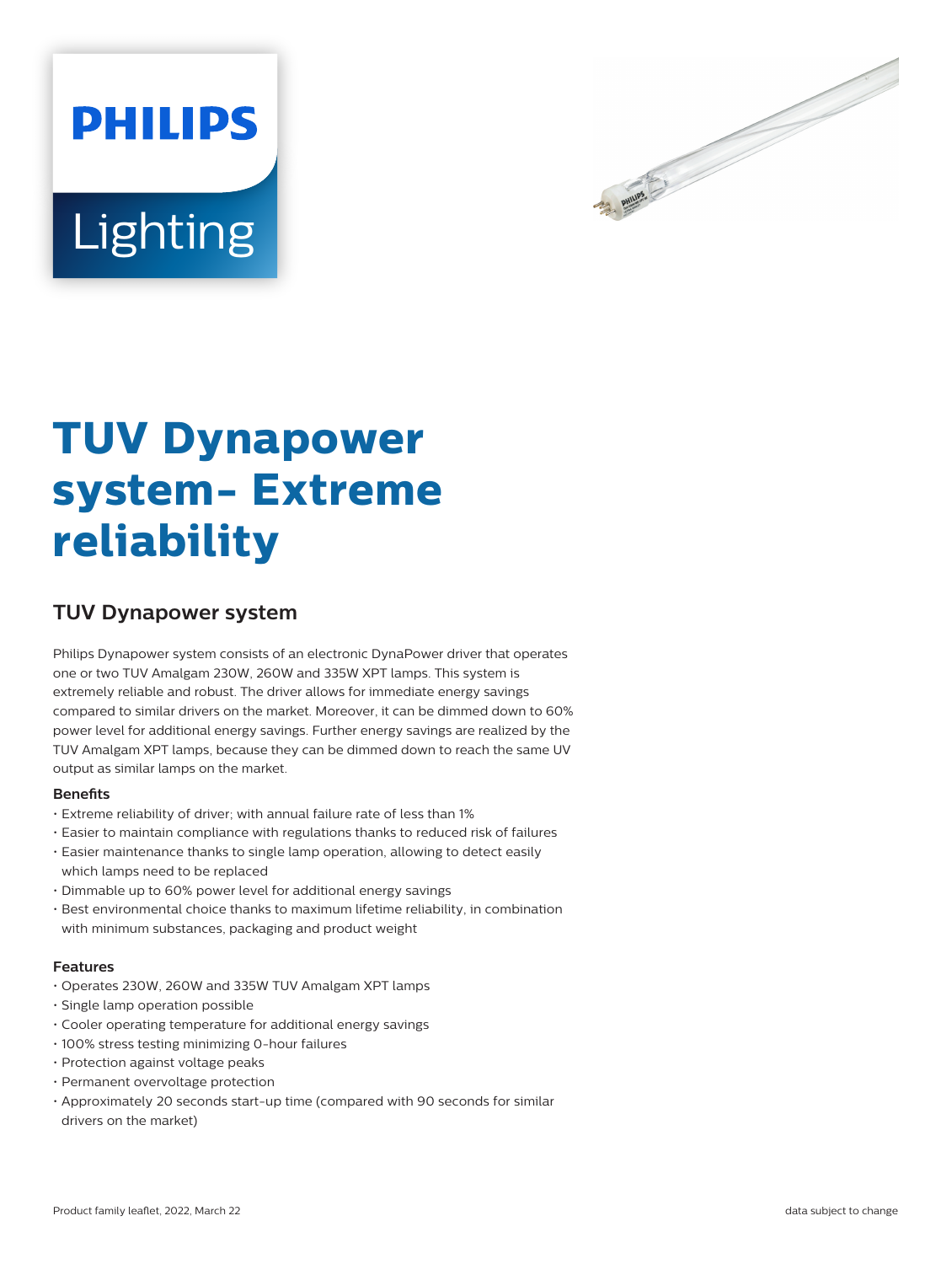### **TUV Dynapower system**

#### **Application**

- Deactivation of bacteria, viruses and other micro-organisms
- Municipal drinking water treatment equipment
- Municipal waste water treatment equipment
- Process water treatment equipment

#### **Warnings and Safety**

- A lamp breaking is extremely unlikely to have any impact on your health. If a lamp breaks, ventilate the room for 30 minutes and remove the parts, preferably with gloves. Put them in a sealed plastic bag and take it to your local waste facilities for recycling. Do not use a vacuum cleaner.
- DANGER: Risk Group 3 Ultra Violet product. These lamps emit high-power UV radiation that can cause severe injury to skin and eyes. Avoid eye and skin exposure to unshielded product. Use only in an enclosed environment which shields users from the radiation.

#### **Versions**



#### **Dimensional drawing**

 $\sim$ 

| Product                | D               | $\Omega$ | $C$ (max) |
|------------------------|-----------------|----------|-----------|
| TUV 230W XPT 20PK      | 25 mm           | 1400 mm  | 1514 mm   |
| TUV 335W XPT SE UNP/20 | $32 \text{ mm}$ | 1400 mm  | 1514 mm   |